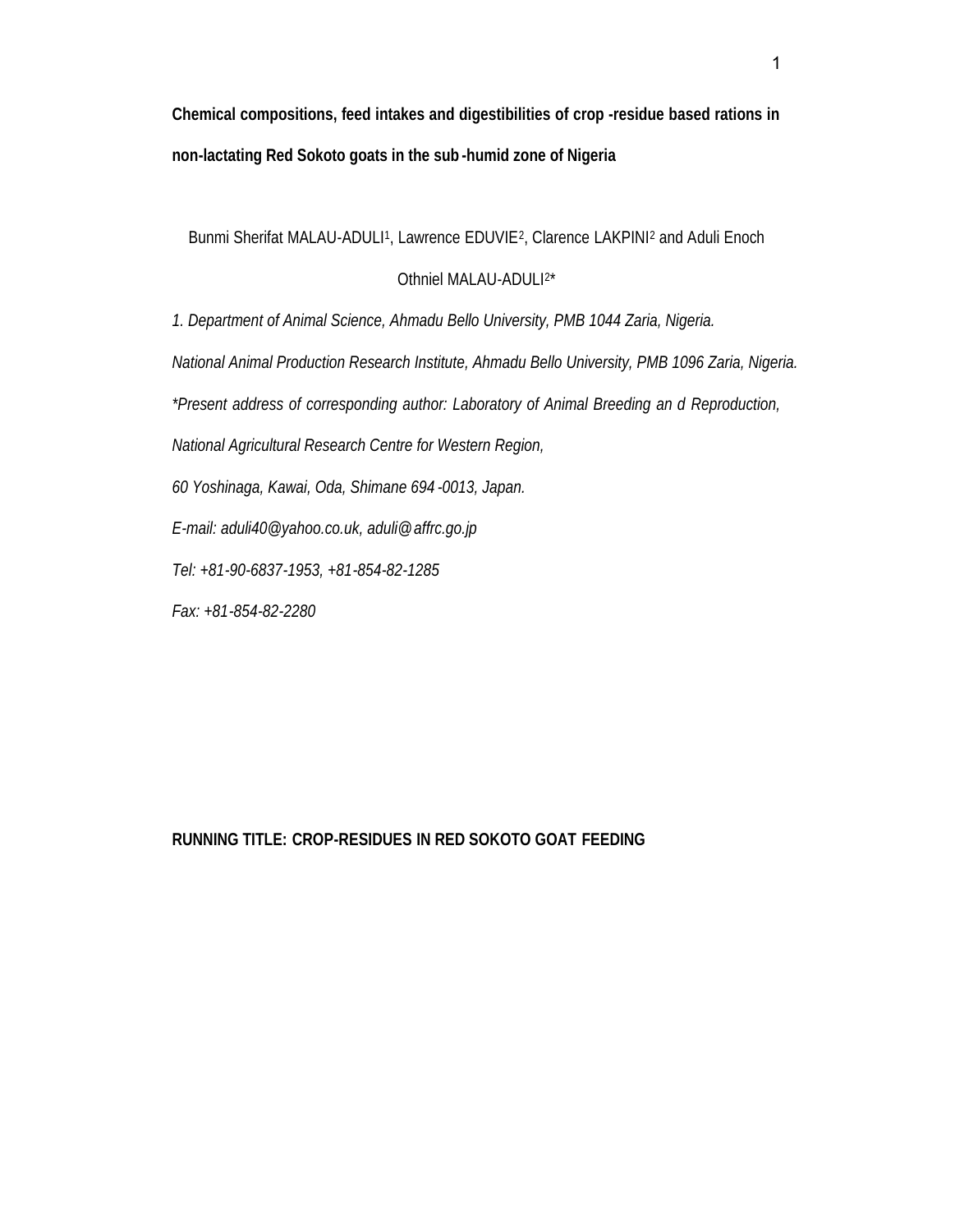#### **Abstract**

This study was conducted to evaluate the chemical composition, intake and digestibility of crop-residue based rations by Red Sokoto goats maintained on natural pastures and *Digitaria smutsii* hay during the dry season of the year. Twenty eight non -lactating does were blocked for weight and assigned to 7 treatment groups comprising of 4 does each in a completely randomized design. Ration A the conventional concentrate ration, was used as the positi ve control, Rations B and C were the two crop residue based test rations, while Ration D the unsupplemented treatment, was used as the negative control. Each of the supplementation rations was fed at 1 and 2% of the doe 's body weight. Ration A had the high est crude protein percentage of 17.19% while Rations B and C had 9.54 and 10.38% respectively. The naturally grazed pastures and *Digitaria smutsii* hay (Ration D) contained the least protein: 2.76 and 4.75% respectively. Ration D also had the highest percen tages of acid detergent fibre, neutral detergent fibre and lignin (49.14, 74.73 and 9.49% in hay and 50.29, 8.27 and 11.5% in grazed pastures, respectively). Ration A on the other hand, had the least percentages of acid detergent fibre (20.00%), neutral de tergent fibre (40.01%) and lignin (4.64%). The results indicated that the supplemented group of does had significantly higher ( *P*<0.05) dry matter and crude protein intakes as well as nutrient digestibilities than the unsupplemented groups. A comparison of the unsupplemented animals with all the other treatment groups revealed that dry matter digestibility improved by a range of 4.1 to 27.9%, while crude protein digestibility improved by 17.1 to 42.2%, the highest value being in does on Ration A. It was conc luded that goats were able to subsist and make appreciable gains in the long dry season on crop -based diets that compared favourably with the conventional concentrate rations. Of the two tested crop-residue based rations, Ration C is a better supplementati on package than Ration B. *Key words: Red Sokoto goats, crop residue, feed intake, digestibility, dry season*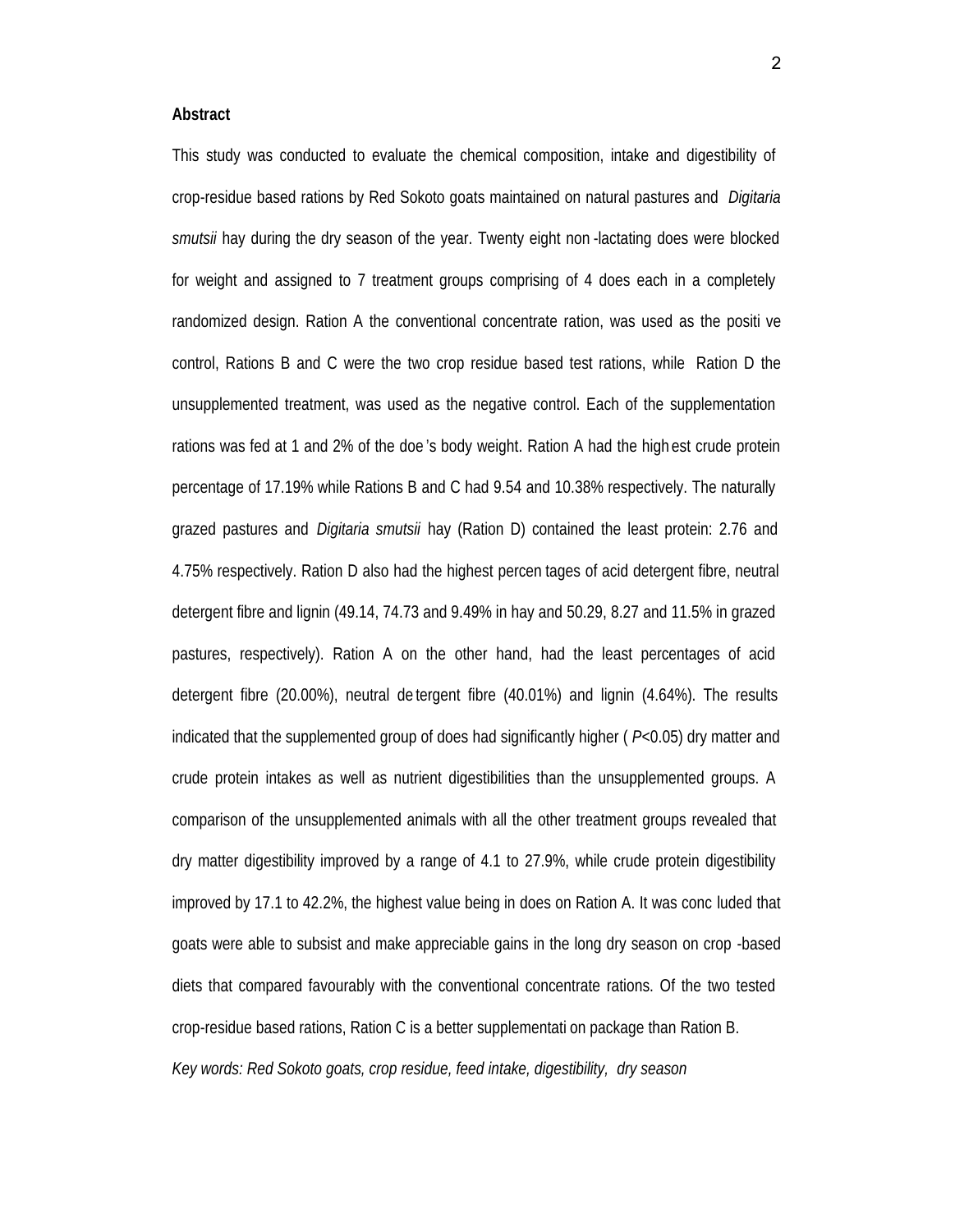### **Introduction**

The Northern regions of Nigeria are concentrated with most of the nation 's ruminant livestock. However, these areas are characterise d by a long and pronounced dry season (6 -9 months), and this often causes serious shortage of feed for the ruminants. The problem of dry season livestock feeding in particular, has directed research efforts towards harnessing and enhancing the utilization of abundant arable by-products and crop residues. The abundance of crop residues makes them cheap sources of nutrients for ruminants. Nevertheless, they are generally low in nutrients (Nicholson 1984). Various strategies have been adopted in improving their nutrients and utilisation. One of such is by judicious supplementation to provide the m ost limiting nutrients (Preston 1982; Alhassan 1988). Balancing the nutrients that provide the major building blocks for tissue synthesis and milk production should be the primary concern of the nutritionist (Leng 1990). This can be achieved by careful blending of the crop residues to meet the nutrient requirements of the ruminants.

Supplementation using residues such as maize offal (Fadugba 1990), groundnut haulms and shells (Adu & Lakpini 1983; Ikhatua & Adu 1984; Alawa & Umunna 1993) and cowpea vines and husks (Alhassan *et al*. 1984) have been documented. From these studies, the inclusion of supplements in small ruminant rations has often resulted in increased feed intake as a compensation for the reduced energy concentration of such diets. However, appropriate packages to guide small ruminant producers have not been developed. Also, relevant information on cheap, alternative sources has not been passed on to the produ cers. Therefore, this study was undertaken to determine the nutrient composition and digestibilities of some locally available and affordable crop residue feed resources in comparison with the conventional supplementation in Red Sokoto goats in the sub -humid zone of Nigeria.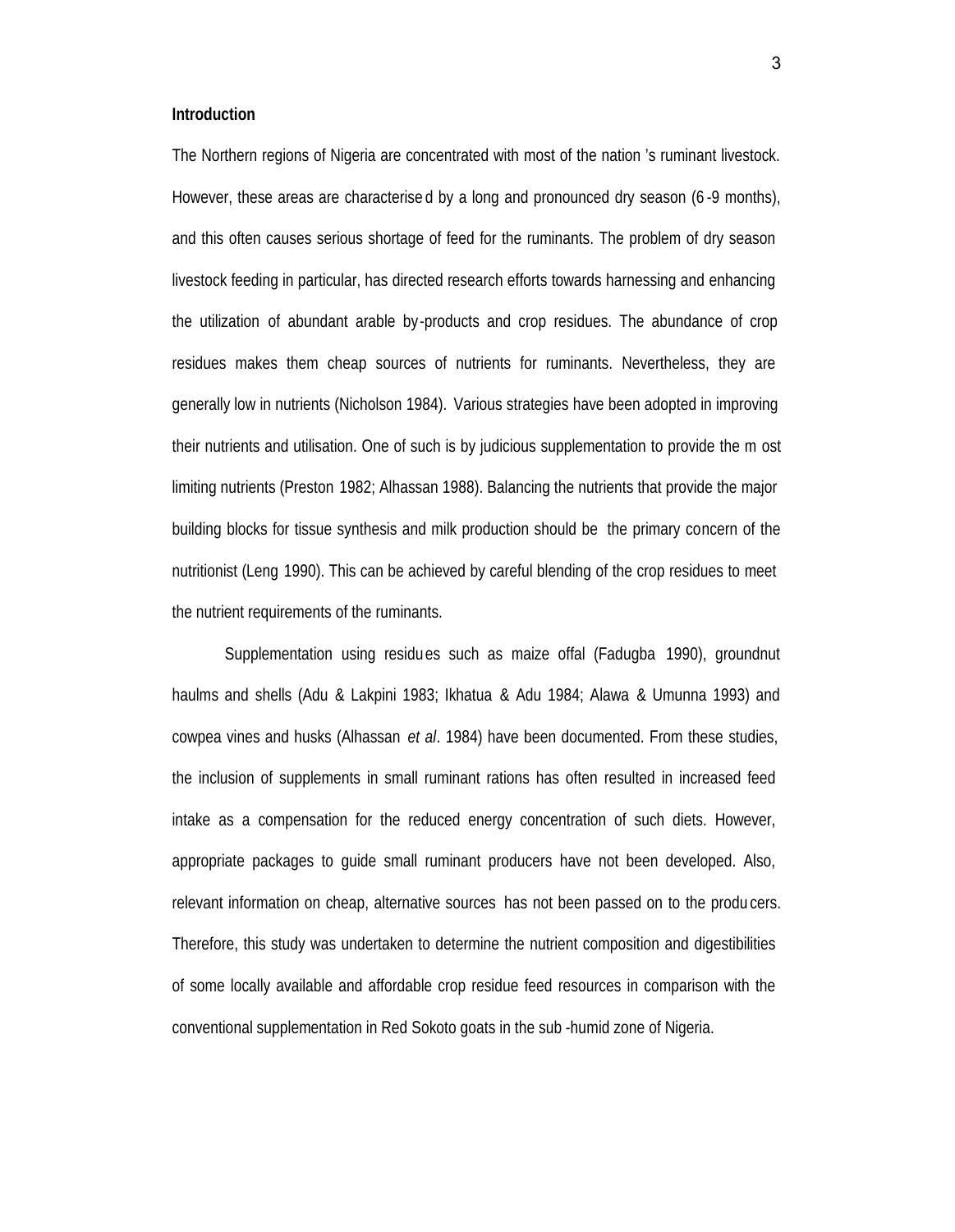### **Materials and methods**

*Location and management of experimental animals*

The experiments were conducted in the Experimental Unit of the Small Ruminant Research Programme of the National Animal Production Research Institute, Shika, Zaria, Nigeria. Shika falls between latitudes 11 and 12°N and between longitudes 7 and  $8^{\circ}E$ , with an altitude of 640m above sea level. Shika is located within the Northern Guinea Savannah Zone with an average annual rainfall and temperature of  $1,107$  mm and  $24.4$  °C respectively. The seasonal distribution of the annual rainfall is approximately 0.1% (11.0 mm) in the late -dry season (January-March), 25.8% (285.6 mm) in the early -wet season (April-June), 69.6% (770.4 mm) in the late-wet season (July-September) and 4.5 % (49.8 mm) in the early dry season (October - December). The experiments were conducted during the dry seasons (between October and March). The animals were routinely dewormed with anthelmintic drugs and dipped in an acaricide (Asuntol) solution against ecto parasites. The animals were housed in well -ventilated pens during the night.

*Digestibility trial***:** Twenty eight adult Red Sokoto does ranging between 24.6 and 26.4 kg were used for this experiment. The animals were balanced for weight and blocked into seve n groups with four animals per group. The component ingredients in the different rations are shown in Table 1. Each doe was individually offered its appropriate corresponding ration to evaluate the digestibility of the diets. The study comprised a two -week preliminary period of realimentation and adjustment, and one week of sample collection. The animals were housed in individual metabolism cages with facilities for separate collection of faeces and urine. The animals were weighed at the beginning and end o f the study. Feces were collected each morning just before feeding. 10% of each daily faecal output was collected for chemical analyses. Samples of the different rations fed were taken daily and bulked, from which sub -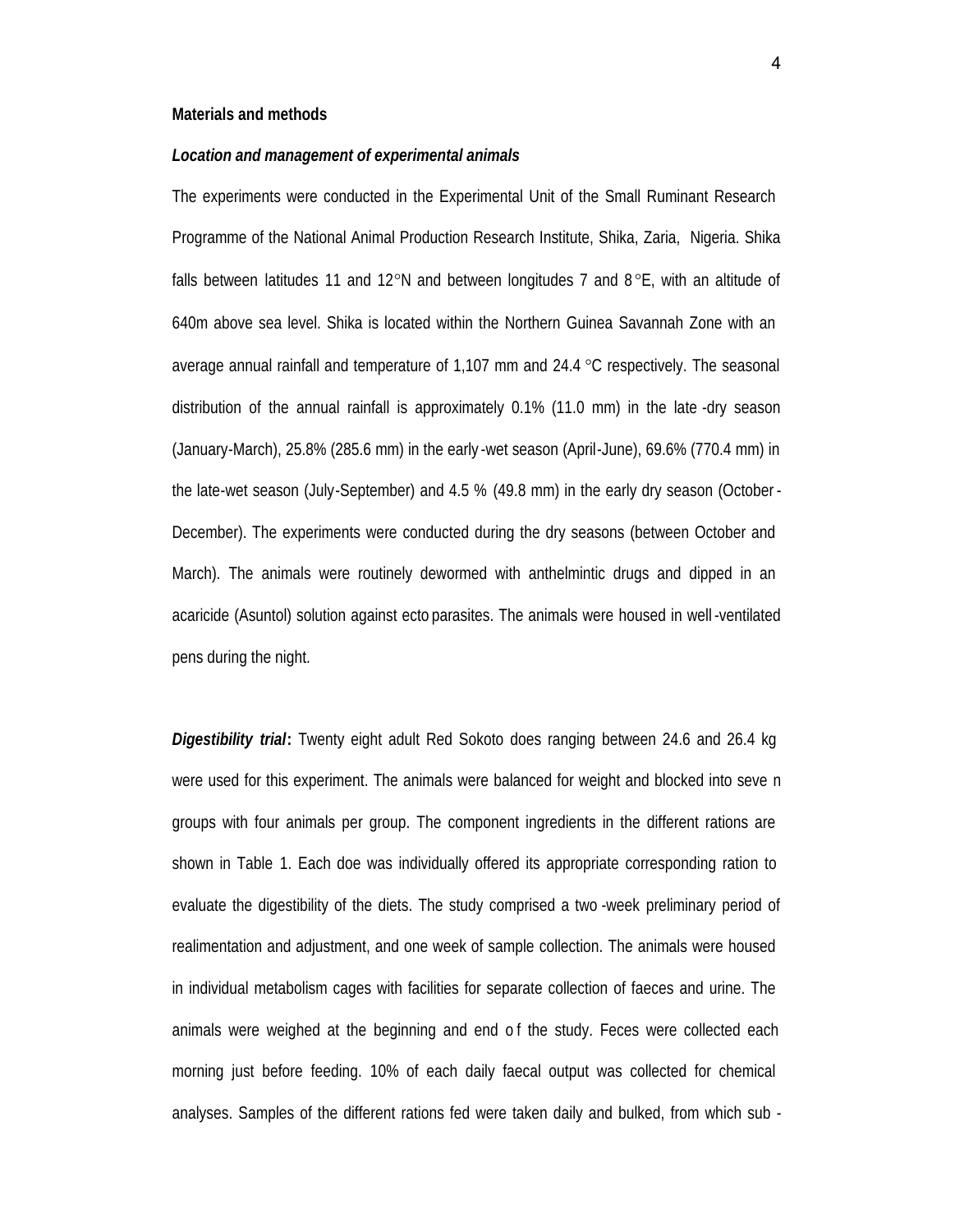samples were taken for laboratory anal ysis. Also, samples of the individual feed ingredients were analysed in the laboratory. Water was made available to the animals *ad libitum*. The inventory, abundance and palatability of the plant species in the grazed paddock was conducted as described by Lakpini *et al*. (1997).

*Laboratory analyses***:** Proximate analyses of feed and faecal samples were carried out by the AOAC (1980) methods. Dry matter of samples was determined in an oven at 105  $\degree$ C for 48 hours. Nitrogen determination was by the Micro Kjedahl met hod, while the Soxhlet extraction procedure was used for ether extraction. Crude fibre was determined by alternate refluxing with weak solutions of  $H_2SO_4$  and KOH. The detergent fibre fractions (Neutral detergent fibre, acid detergent fibre and lignin) were determined according to Goering and Van Soest (1970). Dry matter intake (DMI) was determined using the following equation:

DMI  $(q/day) = %DM/100 x feed intake.$ 

Dry matter digestibility (DMD (%)) was calculated as:

100 x [DM intake  $(q)$  – DM output  $(q)$ ] /DM intake  $(q)$ ].

The other digestibilities were calculated as above.

*Statistical analysis***:** Differences in intake and digestibility were analysed using the Generalised Linear Models Procedure (PROC GLM) of SAS (1987) in a one -way analysis of variance. The effect of treatment was tested and significant differences between treatment means established by Duncan's Multiple Range Test.

#### **Results**

The chemical composition of the individual feed ingredients and the experimental diets are shown in Tables 2 and 3 respect ively. Table 3 shows that all the rations had high dry matter (DM) contents with a mean value of about 95%. Ration A had the highest crude protein (CP) value of 17.19% followed by Rations B and C with 9.54 and 10.38%, respectively. The CP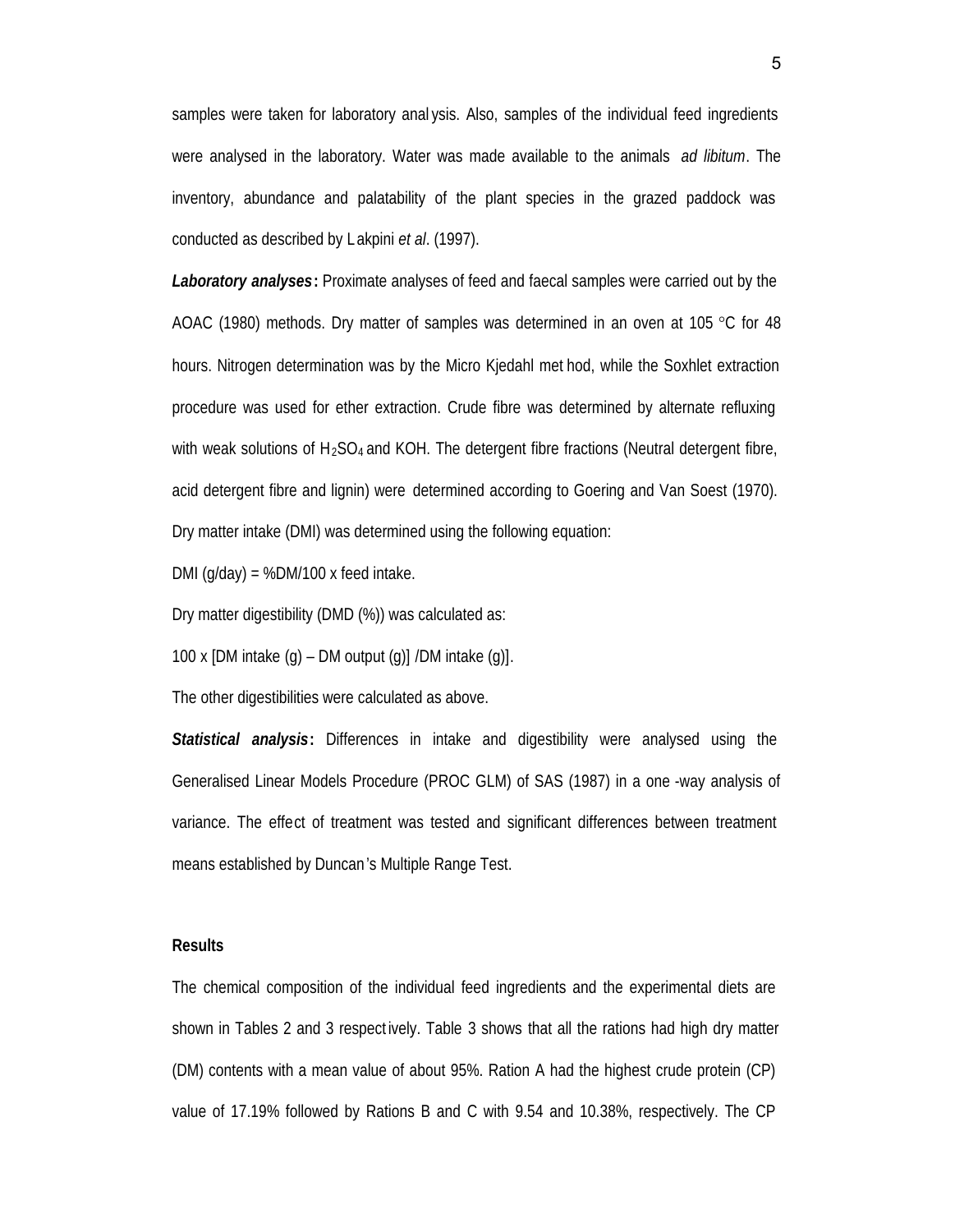value of the grazed pastures (dry season) was the lowest (2.76%), while that of *Digitaria* hay was 4.75%. The least ash content value was obtained in Ration D with the hay having 8.47% and the grazed pasture having 7.02%. The highest ash content value of 13.85% was obtained in Ration A. Ration A also had the highest ether extract (EE) value of 14.08% and Ration D, the least (0.78 and 2.40% for grazed pasture and *Digitaria* hay, respectively). Acid detergent fibre (ADF), neutral detergent fibre (NDF) and lignin contents were l east in Ration A with values of 20.00%, 40.01% and 4.64% respectively. Ration D on the other hand, contained the highest ADF, NDF and lignin values of 49.14%, 74.73% and 9.49% for hay and 50.29, 80.27 and 11.5% for grazed pasture respectively. The calculat ed chemical analysis of the experimental rations (Table 3) reveals that Ration A had a CP content of 17.05% while the test rations B and C had 9.82 and 10.85%, respectively. Ration A also had a metabolisable energy (ME) of 11.17 MJ/kg DM, while Rations B and C had 10.29 and 10.17 MJ/kg DM respectively. Table 4 shows the DM and CP intakes and digestibilities of the nutrients. The Table shows that generally, the supplemented groups had significantly higher ( *P*<0.05) DM and CP intakes and digestibilities than the unsupplemented group except animals on Ration B that had similar values to the unsupplemented group. It was also evident that increasing the level of supplementation also resulted in increased DM and CP intakes of all the experimental rations, with thes e increases being significant (*P*<0.05) and similar for Rations A and C. It was also observed that supplementation increased the digestibility of all the nutrients. However, animals on Ration B recorded very poor digestibility values and their counterparts in the unsupplemented group had the least. Even though the digestibility of nutrients decreased with increasing levels of supplementation, these decreases were not significant ( *P*>0.05). Ration 1A (the conventional concentrate at 1% of body weight) gave the highest digestibility values. A comparison of the unsupplemented animals with all the other treatment groups reveals that DM digestibility improved by a range of 4.1 to 27.9% and CP digestibility by 17.1 to 42.2%, the highest being in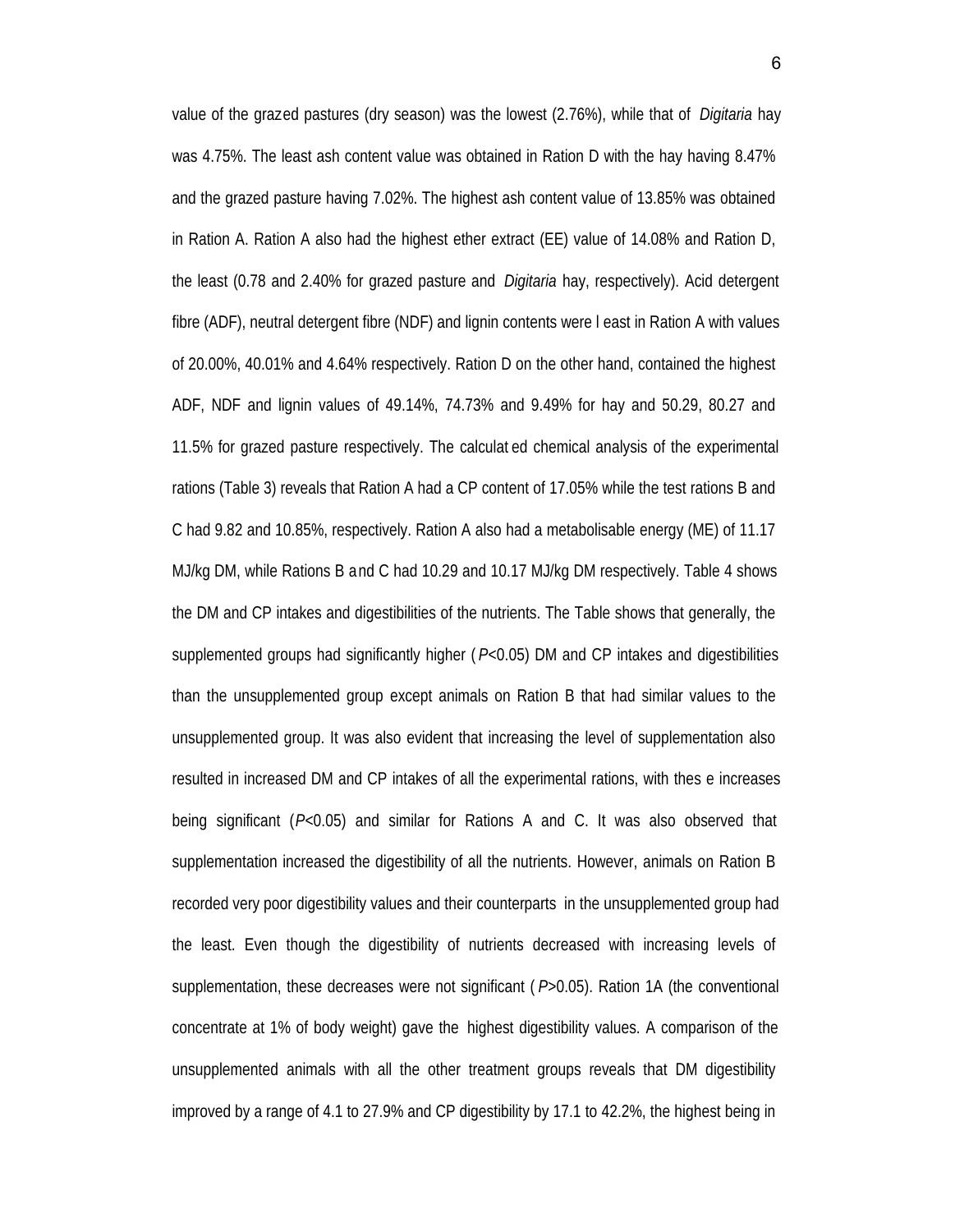animals on Ration A at 1% level. Similar improvements trends were also noticeable for neutral detergent fibre (NDF) and acid detergent fibre (ADF). A simple economic analysis (Table 4) revealed that the conventional concentrate feed was the most expensive for supplementation particularly, at the 2% level (4.42 naira per animal per day). Of the two tested crop -residue rations, Ration 1B was significantly cheaper ( *P*<0.05) than Rations 2B and 2C, but similar to Ration 1C.

## **Discussion**

The quantity and type of ingredients used in f ormulating the rations influenced their chemical compositions. In Ration A, the inclusion of wheat offal and cottonseed cake boosted the protein level of the ration giving it a value of 17.19%. This value is higher than the recommended CP level of 15% for optimum maintenance of production by Nuru (1985) and 8.9 – 16.0% by NRC (1975). The metabolisable energy (ME) value of Ration A (11.17 MJ/kg DM) is also higher than the 9.5 MJ/kg DM recommended for maintenance by INRA (1988), but lower than the latter's recommended value for pregnant and lactating 65 -kg Saanen goats yielding 4 Kg of milk per day. Rations B and C had similar CP and ME values indicating that they are isocaloric and isonitrogenous rations. The preponderance of crop residues in Rations B and C was responsible for their high crude fibre and lignin levels. The current study showed that inspite of Rations B and C being isocaloric and isonitrogenous, animals on Ration C had better intakes and digestibilities than those on Ration B, possibly due to t he low palatability, hence low voluntary intake, and poor digestibility of Ration B.

The observed higher digestibilities of DM, CP, NDF and ADF at 1% level in comparison to 2% level can be attributed to the higher feed intake at the 2% level of inclusion . It has been established that higher feed intake results in a faster rate of passage of digesta from the reticulo-rumen (Swan & Lamming 1967). This does not allow for effective degradation,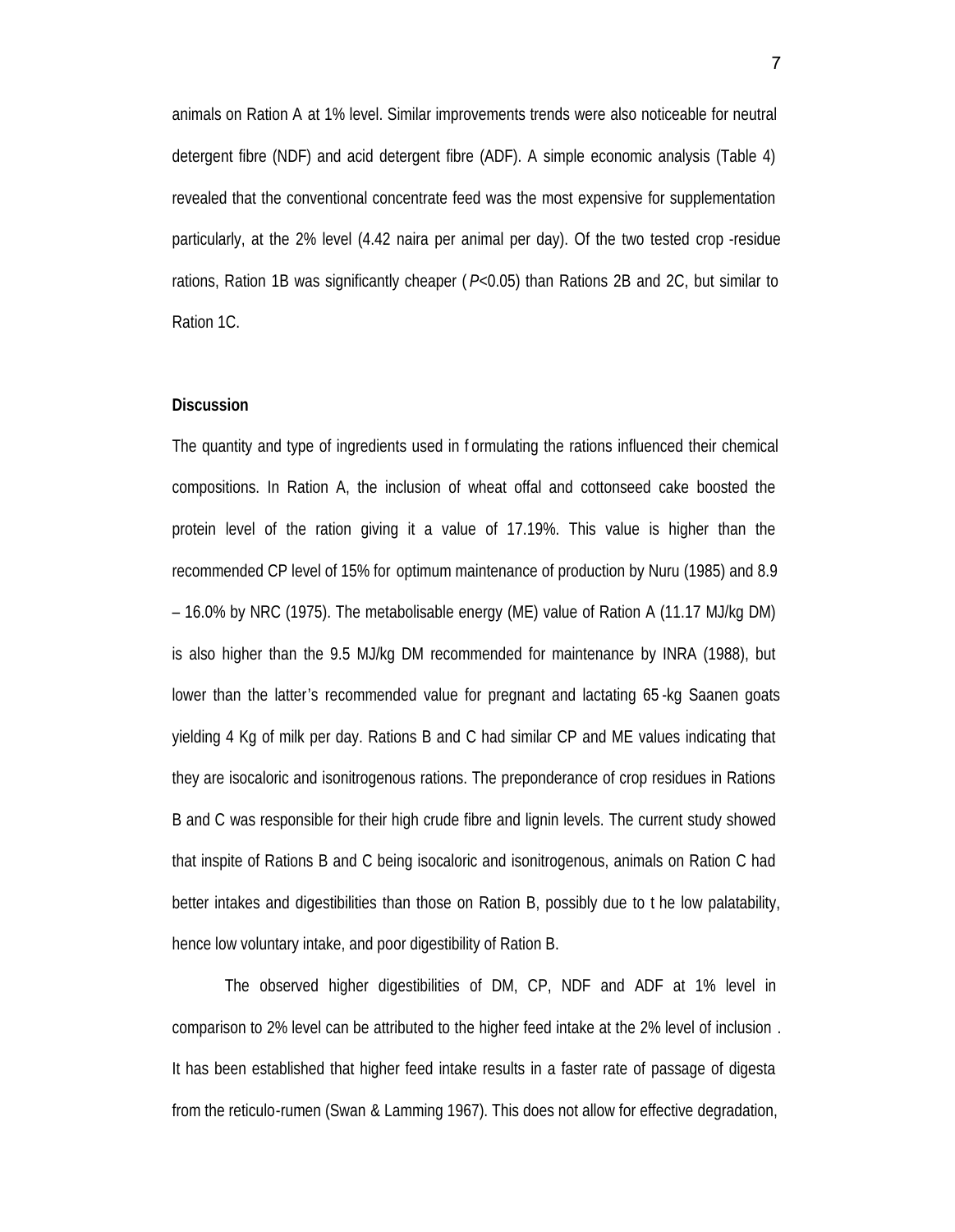hence lowering the digestibility of feed. Increasing the level of crop residue inclusion in the diet also increases the amount of lignin, which depresses the digestibility of the ration (McDonald *et al*. 1988), because the rate of microbial colonisation of a feed with high fibre content i s comparatively lower (Silva & Orskov 1988). The poor intake and digestibility values obtained for the unsupplemented animals is due to the fact that Ration D had crude protein levels that are below the recommended minimum values for maintenance. This shows that there is the need for dry season supplementation in goats because the available feeds at that tim e are limiting in crude protein. It should also be clearly stated at this point that because of cumulative effects derived from residuals, there was a difference in chemical composition between Tables 2 and 3. It was obvious that these amounts of residuals were dependent on feeding level and feed quality, for instance, it was possible to obtain differences between Rations 1B and 2B as clearly demonstrated in Table 4 where DMI significant ly differed between Rations 1B (0.21  $kq/day$ ) and 2B (0.30 kg/day).

Of the two tested rations, Ration C seemed to have produced better intakes and digestibilities in the animals, possibly due to the composition of the rations. It contained maize offal which has very low fibre content (Alawa & Umunna 1993), groundnut haulms which have been demonstrated to be better quality roughages than *Digitaria smutsii* hay and contain adequate protein to maintain ruminants without any form of supplementation during the pe riods of feed scarcity (Ikhatua & Adu 1984). The groundnut shells fed to the animals were also crushed before inclusion into the ration as suggested by Alawa and Umunna (1993). This must have aided their consumption and digestibility. Even though Ration B contained groundnut haulms, the combination of Guinea corn bran and cowpea husk which had low crude protein percentages, must have reduced the intake and digestibility of the ration. Alhassan *et al*. (1984) observed lower digestibility values in sheep and g oats (48.8 and 56.3% respectively) compared with cattle (73.6%) when they fed them cowpea vines. This might imply that cattle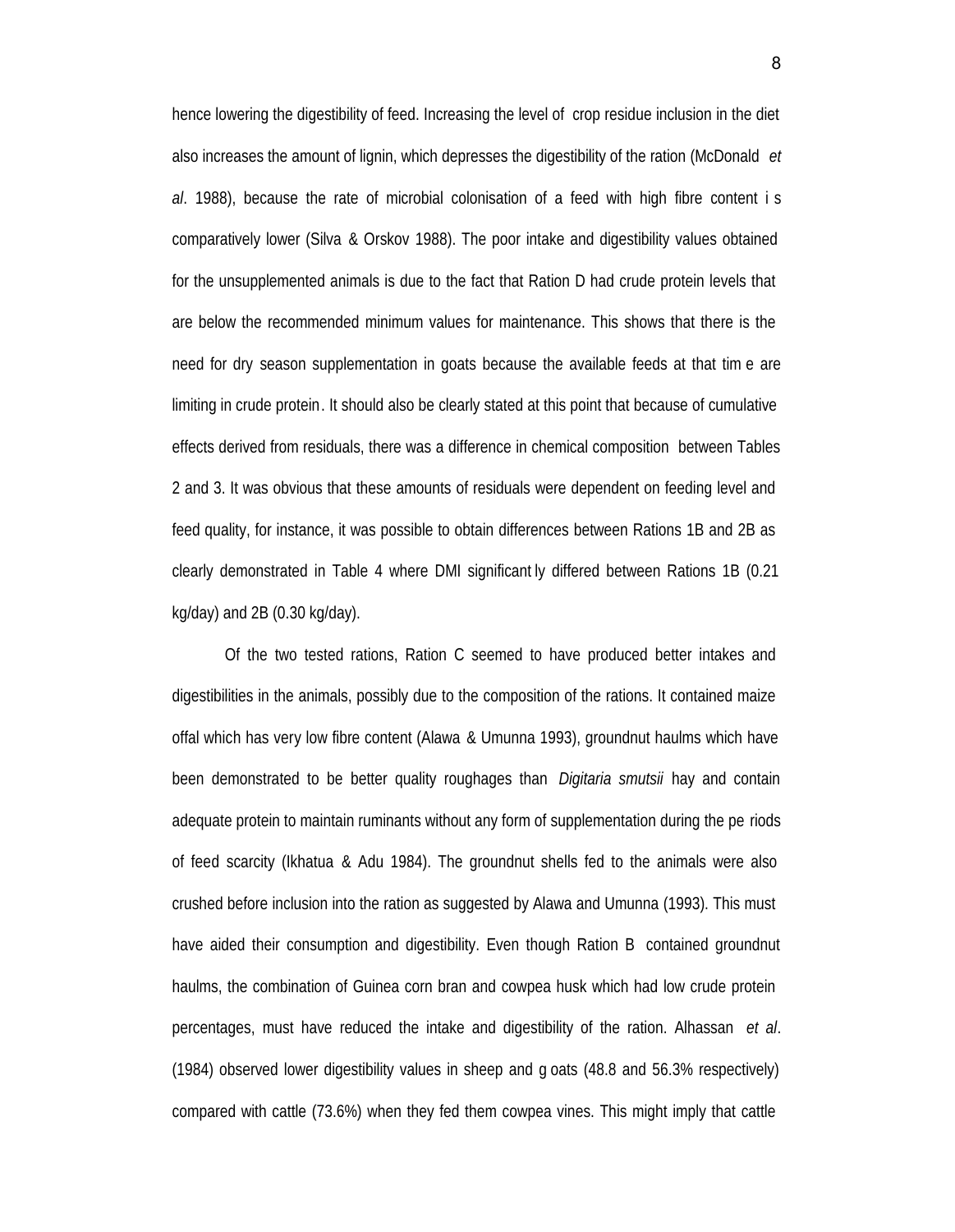do better on cowpea residues than small ruminants. From the economic analysis, the high cost of the conventional concentrate ratio n shows that it is beyond the reach of a typical smallholder goat farmer, whereas the crop -residue based rations seem quite affordable. Even though Ration B had the least cost, it was glaring that it had lower intake and digestibility compared to Ration C, indicating in essence, that Ration C had a better efficiency of utilisation

In conclusion, goats are able to subsist and make appreciable gains even in the long dry seasons of the sub-humid zone of Nigeria on crop -residue based diets that compare favourably with conventional concentrate rations. Ration C is a better package than Ration B and is therefore recommended and at 1% level of inclusion, to small ruminant farmers due to its high intake and digestibility as well as its affordability than at 2% leve l of inclusion.

### **Acknowledgement**

The authors gratefully acknowledge the support of the International Atomic Energy Agency (IAEA) Vienna, Austria in funding this project, and to the Director of the National Animal Production Research Institute, Ahmadu Bello University Shika-Zaria for permission to publish this work

## **References**

- Adu IF, Lakpini CAM. 1983. Effect of feeding chopped and unchopped groundnut haulms ("Harawa") on nutrient utilisation and the production of rumen metabolites in Yankasa lambs. *Nigerian Journal of Animal Production* **10,** 110-113.
- Alawa JP, Umunna NN. 1993. Alternative feed formulation in the developing countries: Prospects for utilisation of agro -industrial by-products. *Journal of Animal Production Research* **13,** 63-98.
- Alderman G. 1985. Prediction of the energy value of compound feeds. In: Recent advances in animal nutrition. W. Haresign and D.J.A. Cole (Editors), Butterworths, London, UK.
- Alhassan WS. 1988. Crop residue utilisation with special reference to pastoral production: Past, present and future. *Proceedings, National Conference on Pastoralism in Nigeria* , 26- 27th June, 1988, 70-87.
- Alhassan WS, Ehoche OW, Adu IF, Obilara TA, Kallah MS. 1984. Crop residue potential of agricultural development projects: Nutritive value and residue management. *NAPRI Annual Report*, National Animal Production Research Institute, Shika, Nigeria, 35-45.

9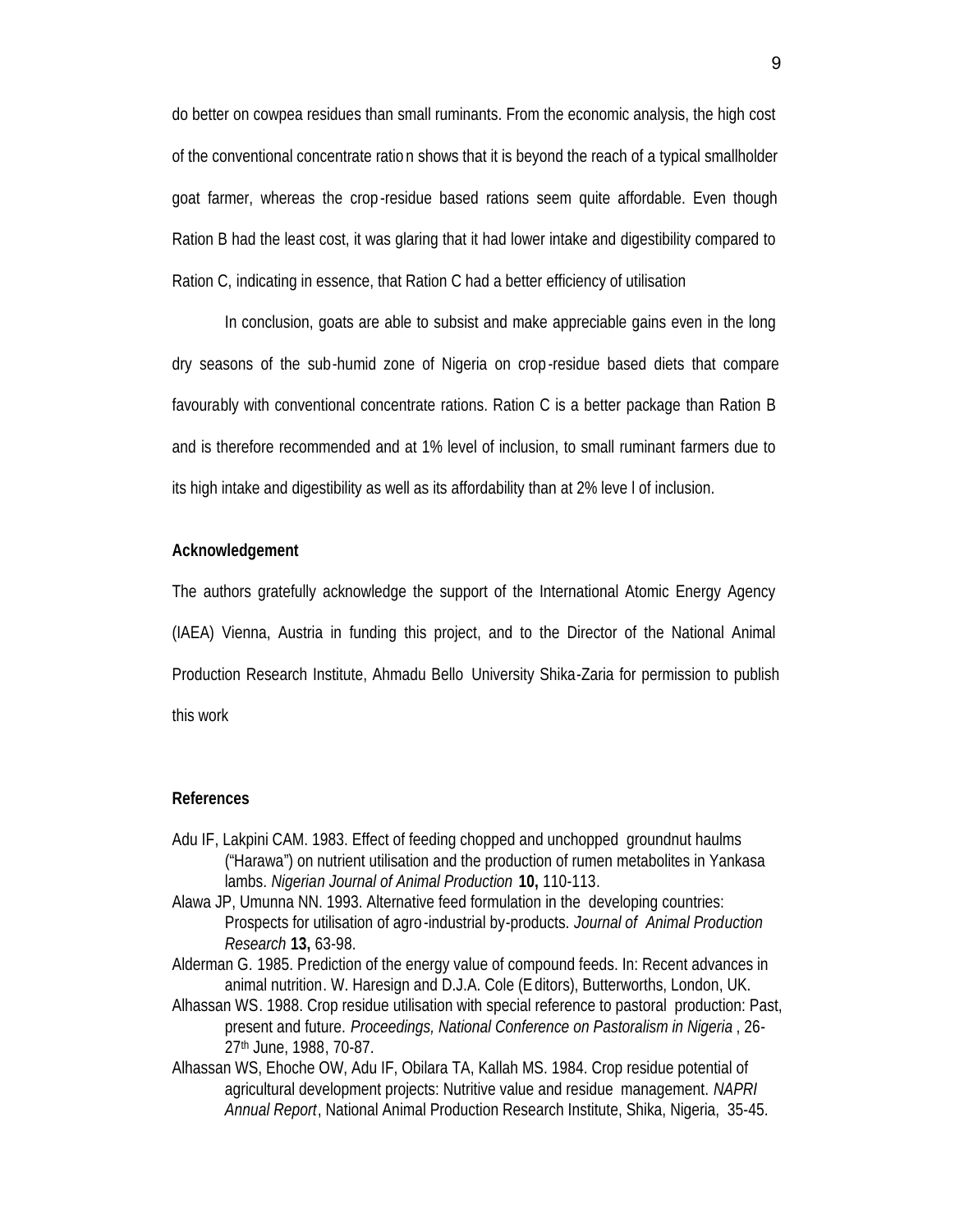- AOAC. 1980. *Association of Official Analytical Chemists. Official Methods of Analysis* 13th edn., Washington D.C., USA.
- Fadugba AA. 1990. *Evaluation of the nutritive value of maize offal in poultry diets*. M.Sc Thesis, Ahmadu Bello University Zaria, Nigeria.
- Goering HK, Van Soest PJ. 1970. *Forage fibre analysis (apparatus, reagents, procedures and some applications)*. Agricultural Handbook 379, ARS, USDA, Washington D.C.
- Ikhatua UI, Adu IF. 1984. A comparative evaluation of the utilization of groundnut haulms and *Digitaria* hay by Red Sokoto goats. *Journal of Animal Production Research* **4,** 145-152.
- INRA. 1988. Institut National de la Recherché Agronomique. *Alimentation des bovins, ovins et caprins*, INRA, Paris, France.
- Lakpini CAM, Balogun BI, Alawa JP, Onifade OS, Otaru SM. 1997. Effects of graded levels sun-dried cassava peels in supplement diets fed to Red Sokoto goats in the first trimester of pregnancy. *Animal Feed Science Technology* **67,** 197-204.
- Leng RA. 1990. Factors affecting the utilisation of poor quality forages by ruminants particularly under tropical conditions. *Nutrition Research Review* **3,** 277-303.
- McDonald P, Edwards RA, Greenhalgh JFD. 1988. *Animal Nutrition* (4th Edition). Longman Scientific and Technical, England, UK.
- Nicholson JWG. 1984. Digestibility, nutritive values and intake. In: Sundstol F, Owen E (eds), *Straw and other fibrous feeds* , pp. 85-90, Elsevier Publishers, Amsterdam, Netherlan ds.
- NRC. 1975. National Research Council. Nutrient requirements of domestic animals  $5<sup>th</sup>$  Edition), Nutrient requirements of sheep, NRC, Washington DC, USA.
- Nuru S. 1985. Strategies for improved production of fresh foods in Nigeria. Paper presented at the Nigerian Institute of Food Science and Technology Symposium, Federal Industrial Research Organisation (FIRO), Oshodi, Lagos, Nigeria, 13<sup>th</sup> July, 1985.
- Preston TR. 1982. Nutritional limitations associated with the feeding of tropical forages. *Journal of Animal Science* **54,** 877-884.
- SAS 1987. Statistical Analysis System, SAS Institute, Cary, North Carolina, USA.
- Silva AT, Orskov ER. 1988. The effect of five different supplements on the degradation of straw in sheep given untreated barley straw. *Animal Feed Science and Technology* **19,** 289-298.
- Swan H, Lamming GE. 1967. Studies on the nutrition of ruminants: II. The effect of crude fibre in maize-based rations on the carcass composition of Friesian steers. *Animal Production* **9,** 203-208.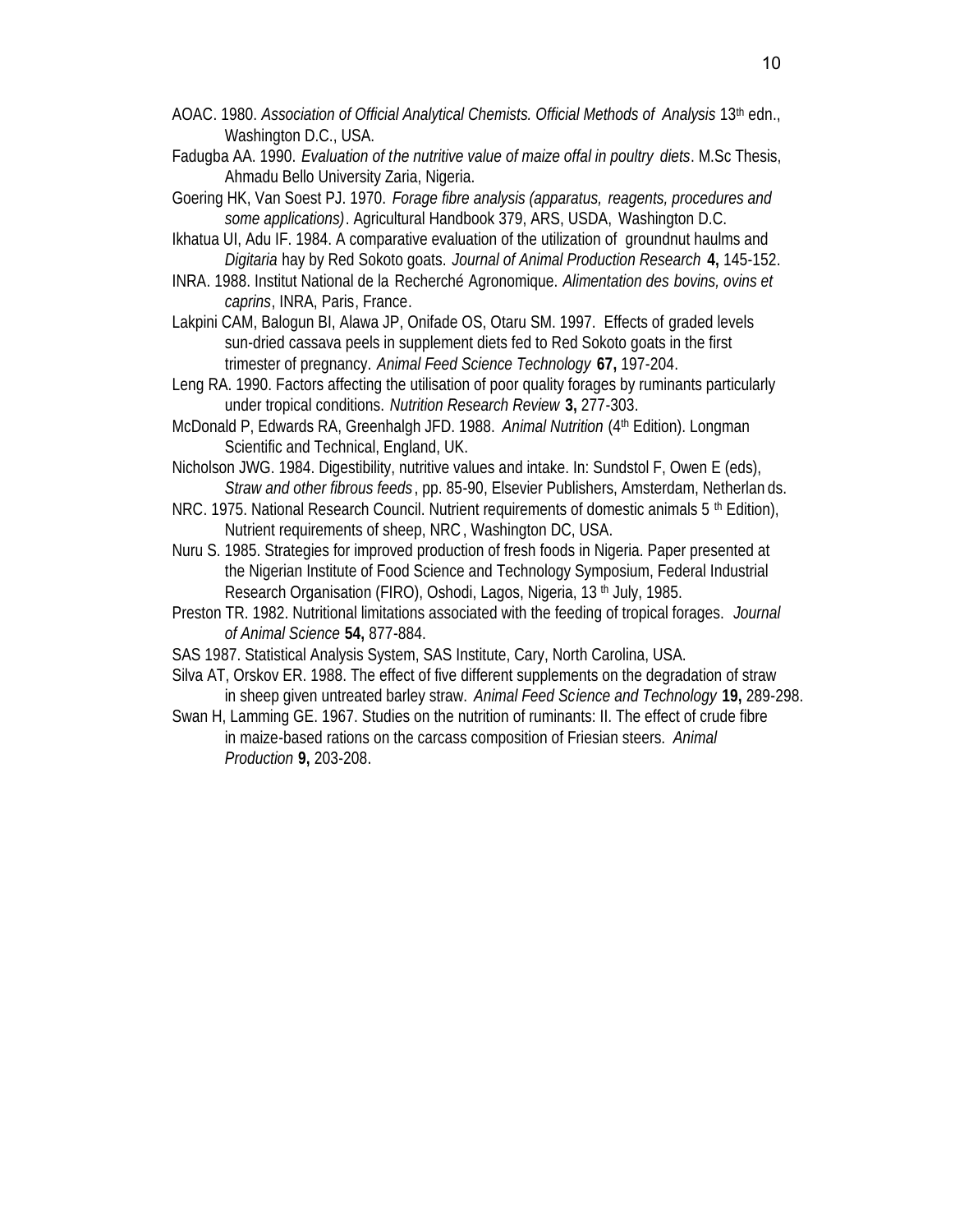| Ration          | Ingredients               | % inclusion | <b>Remarks</b>                                                |
|-----------------|---------------------------|-------------|---------------------------------------------------------------|
| 1A + Basal diet | Maize                     | 40          | Positive control                                              |
|                 | Wheat offal               | 35          | (conventional concentrate)                                    |
|                 | Cottonseed cake           | 20          | offered at 1% of body                                         |
|                 | Bone meal                 | 3           | weight                                                        |
|                 | Salt                      | 2           |                                                               |
| 2A + Basal diet |                           |             | Positive control                                              |
|                 | ✔                         | ✔           | (conventional concentrate)<br>offered at 2% of body<br>weight |
| 1B + Basal diet | Guinea-corn bran          | 39.5        | Test Ration 1 offered at 1%                                   |
|                 | Cowpea husk               | 30          | of body weight                                                |
|                 | G/Nut haulms              | 30          |                                                               |
|                 | Salt                      | 0.5         |                                                               |
| 2B + Basal diet |                           |             | Test Ration 1 offered at 2%                                   |
|                 | ✓                         | ✔           | of body weight                                                |
| 1C + Basal diet | Maize offal               | 49.5        | Test Ration 2 offered at 1%                                   |
|                 | G/Nut shells              | 20          | of body weight                                                |
|                 | G/Nut haulms              | 30          |                                                               |
|                 | Salt                      | 0.5         |                                                               |
| 2C + Basal diet |                           |             | Test Ration 2 offered at 2%                                   |
|                 | ✓                         | ✓           | of body weight                                                |
| D               | Digitaria hay and natural | Ad libitum  | Negative control                                              |
| (Basal Diet)    | grazed pasture            |             | (unsupplemented)                                              |

*Table 1* Component ingredients in the different rations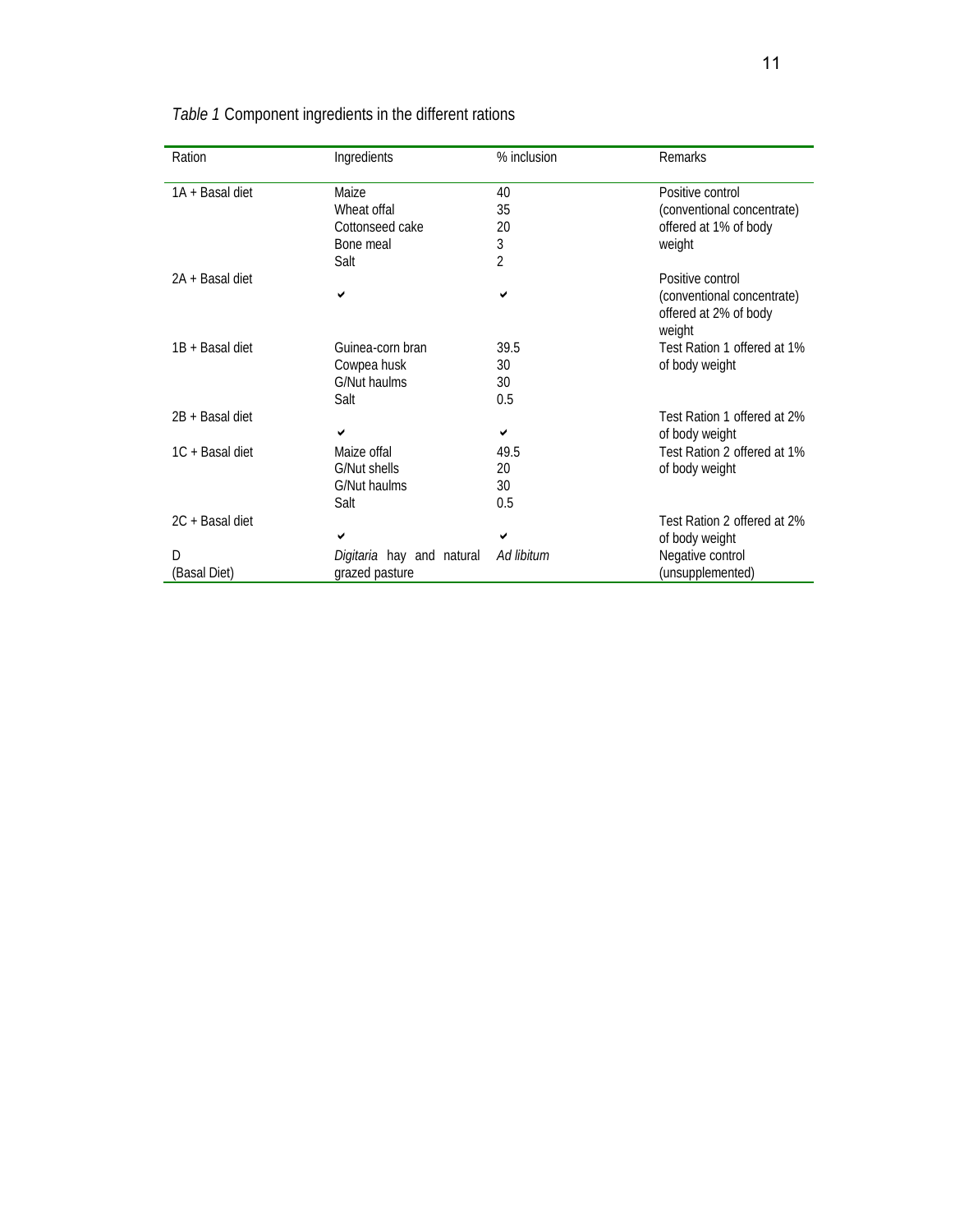| Feedstuff        | DM    | CP    | <b>CF</b> | Ash   | <b>EE</b> | <b>NFE</b> |
|------------------|-------|-------|-----------|-------|-----------|------------|
| Maize            | 90.73 | 9.56  | 2.20      | 9.67  | 4.05      | 74.52      |
| Wheat offal      | 87.60 | 16.90 | 11.30     | 6.40  | 3.80      | 61.60      |
| Cottonseed cake  | 93.60 | 29.94 | 23.50     | 5.16  | 5.76      | 35.64      |
| Bone meal        | 75.00 | 36.00 | 3.00      | 49.00 | 4.00      | 8.00       |
| Guinea corn bran | 93.33 | 7.60  | 24.80     | 6.95  | 3.01      | 59.90      |
| Cowpea husks     | 91.41 | 7.10  | 33.40     | 7.14  | 0.65      | 58.91      |
| Groundnut haulms | 93.65 | 15.63 | 23.26     | 8.00  | 2.43      | 51.00      |
| Maize offal      | 89.07 | 10.08 | 1.50      | 0.80  | 1.70      | 60.30      |
| Groundnut shells | 96.05 | 5.90  | 31.8      | 8.50  | 1.31      | 50.30      |
|                  |       |       |           |       |           |            |

*Table 2* Chemical composition of the major feed ingredients (DM basis) (%)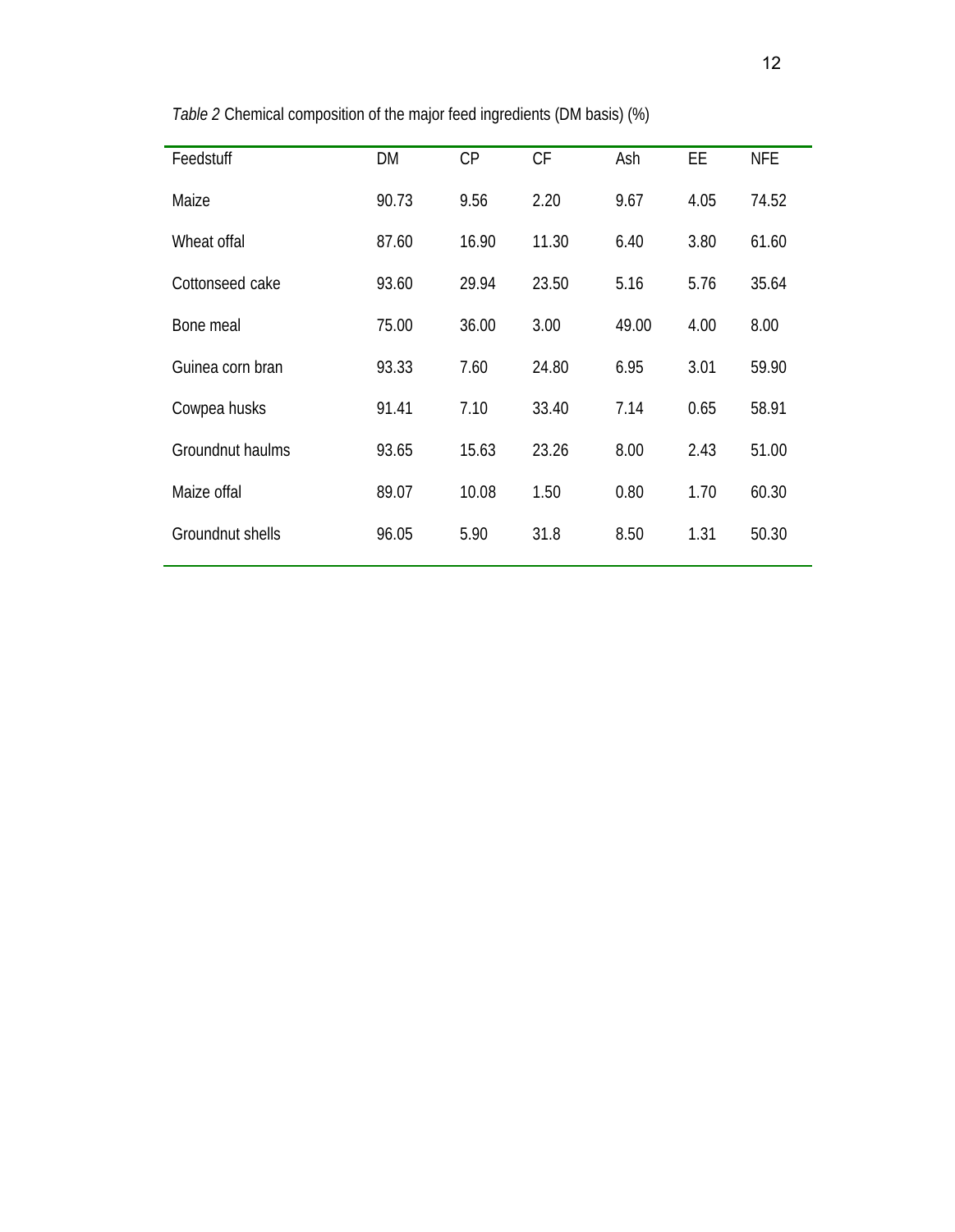| Ration                                          | DM              | CP    | Ash   | <b>EE</b>       | <b>ADF</b> | <b>NDF</b> | <b>LIGNIN</b> |  |
|-------------------------------------------------|-----------------|-------|-------|-----------------|------------|------------|---------------|--|
| <b>Ration A</b>                                 | 93.87           | 17.19 | 13.85 | 14.08           | 20.00      | 40.01      | 4.64          |  |
| <b>Ration B</b>                                 | 94.97           | 9.54  | 10.55 | 10.43           | 38.10      | 68.42      | 8.94          |  |
| Ration C                                        | 95.94           | 10.38 | 11.97 | 12.45           | 36.65      | 54.74      | 8.23          |  |
| Ration D Hay                                    | 94.78           | 4.75  | 8.47  | 2.40            | 49.14      | 74.73      | 9.49          |  |
| Ration D Natural pastures                       | 96.26           | 2.76  | 7.02  | 0.78            | 50.29      | 80.27      | 11.5          |  |
| Calculated analysis of the experimental rations |                 |       |       |                 |            |            |               |  |
|                                                 | <b>Ration A</b> |       |       | <b>Ration B</b> |            | Ration C   |               |  |
| CP(%)                                           | 17.05           |       | 9.82  |                 |            | 10.85      |               |  |
| ME (MJ /kg DM)                                  | 11.17           |       | 10.29 |                 |            | 10.17      |               |  |

*Table 3* Chemical composition of the experimental diets (dry matter basis) (%)

The ME values of the experimental rations were calculated as per Alderman (1985) as follows: ME (MJ/kg DM) = 11.78 + 0.00654CP + (0.000665EE) <sup>2</sup> – CF(0.00414EE) – 0.0118A where CP = Crude Protein, EE = Ether Extract, CF = Crude Fibre, A = Ash